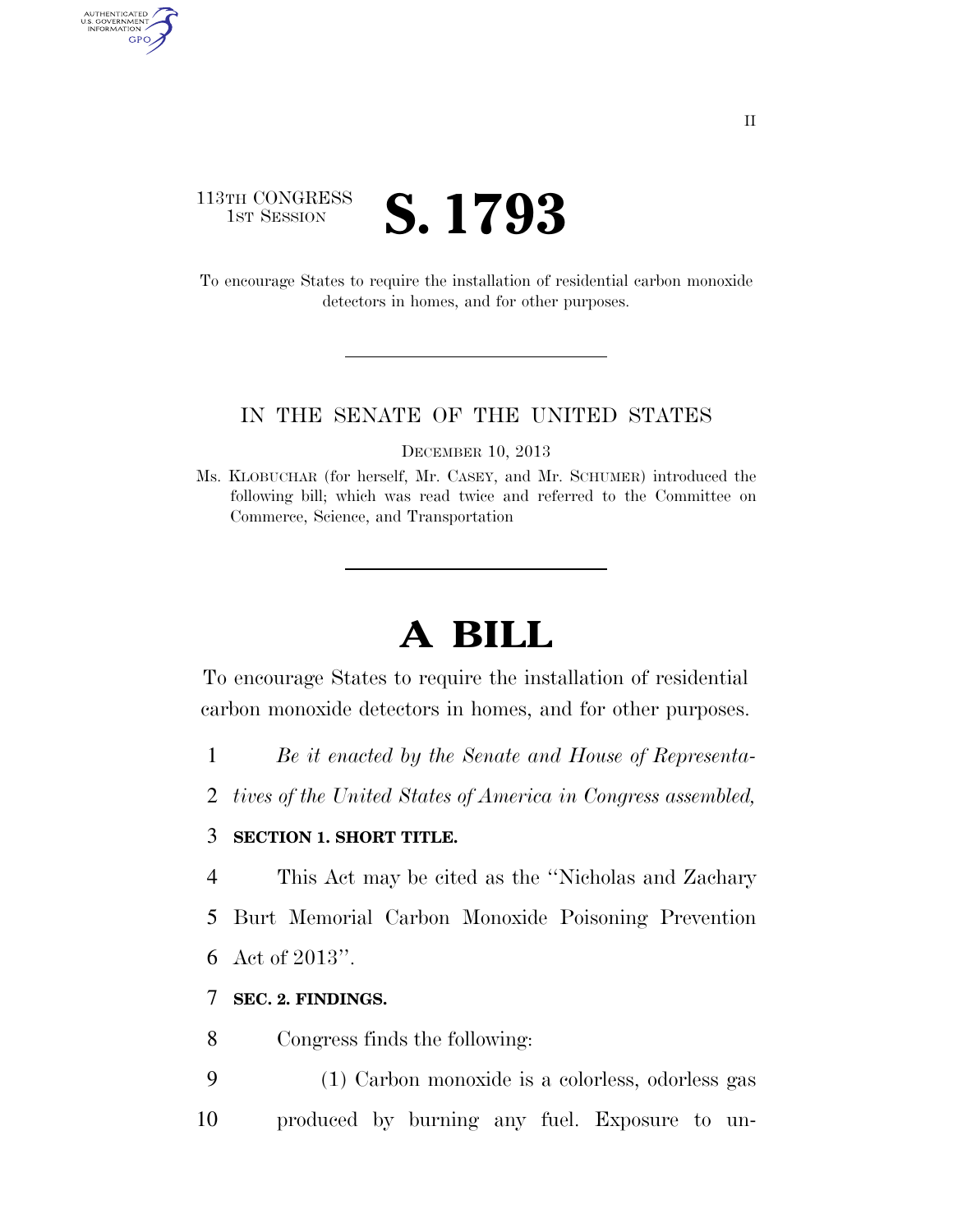healthy levels of carbon monoxide can lead to carbon monoxide poisoning, a serious health condition that could result in death.

 (2) Unintentional carbon monoxide poisoning from motor vehicles and the abnormal operation of fuel-burning appliances, such as furnaces, water heaters, portable generators, and stoves, in residen- tial homes and other dwelling units kills more than 400 people each year and sends more than 20,000 to hospital emergency rooms for treatment.

 (3) Research shows that purchasing and install- ing carbon monoxide alarms close to the sleeping areas in residential homes and other dwelling units can help avoid fatalities.

 (4) Congress should promote the purchase and installation of carbon monoxide alarms in residential homes and dwelling units nationwide in order to pro- mote the health and public safety of citizens throughout the Nation.

## **SEC. 3. DEFINITIONS.**

In this Act:

 (1) CARBON MONOXIDE ALARM.—The term ''carbon monoxide alarm'' means a device that— (A) detects carbon monoxide; and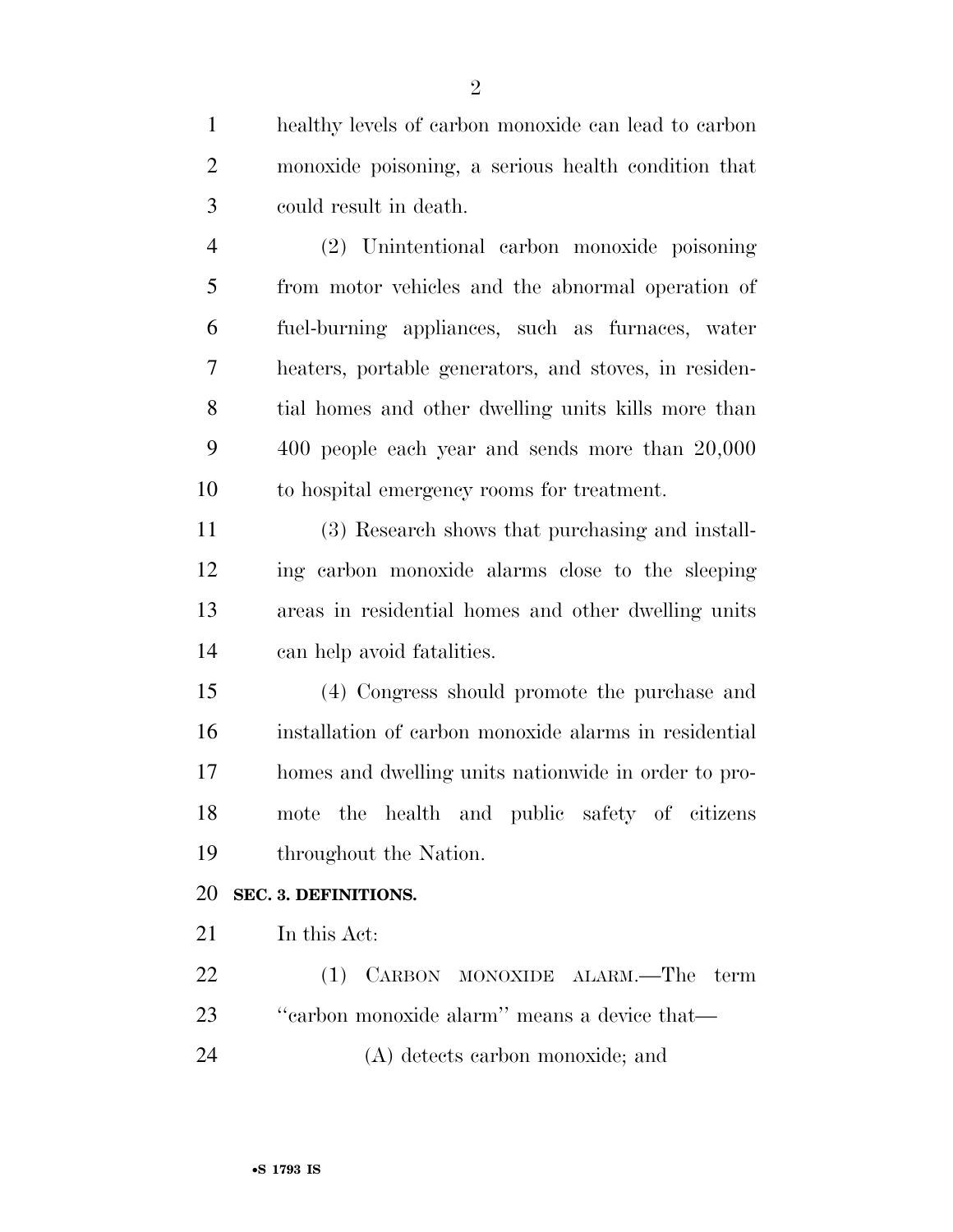| $\mathbf{1}$   | (B) is intended to alarm at carbon mon-                |
|----------------|--------------------------------------------------------|
| $\overline{2}$ | oxide concentrations below those that could            |
| 3              | cause a loss of ability to react to the dangers        |
| $\overline{4}$ | of carbon monoxide exposure.                           |
| 5              | (2) COMMISSION.—The term "Commission"                  |
| 6              | means the Consumer Product Safety Commission.          |
| 7              | (3) COMPLIANT CARBON MONOXIDE ALARM.—                  |
| 8              | The term "compliant carbon monoxide alarm"             |
| 9              | means a carbon monoxide alarm that complies with       |
| 10             | the most current version of—                           |
| 11             | (A) the American National Standard for                 |
| 12             | Single and Multiple Station Carbon Monoxide            |
| 13             | Alarms (ANSI/UL 2034); and                             |
| 14             | (B) the American National Standard for                 |
| 15             | Gas and Vapor Detectors and Sensors (ANSI/             |
| 16             | UL 2075).                                              |
| 17             | (4) DWELLING UNIT.—The term "dwelling                  |
| 18             | unit" means a room or suite of rooms used for          |
| 19             | human habitation, and includes a single family resi-   |
| 20             | dence as well as each living unit of a multiple family |
| 21             | residence (including apartment buildings) and each     |
| 22             | living unit in a mixed use building.                   |
| 23             | (5) FIRE CODE ENFORCEMENT OFFICIALS.-                  |
| 24             | The term "fire code enforcement officials" means of-   |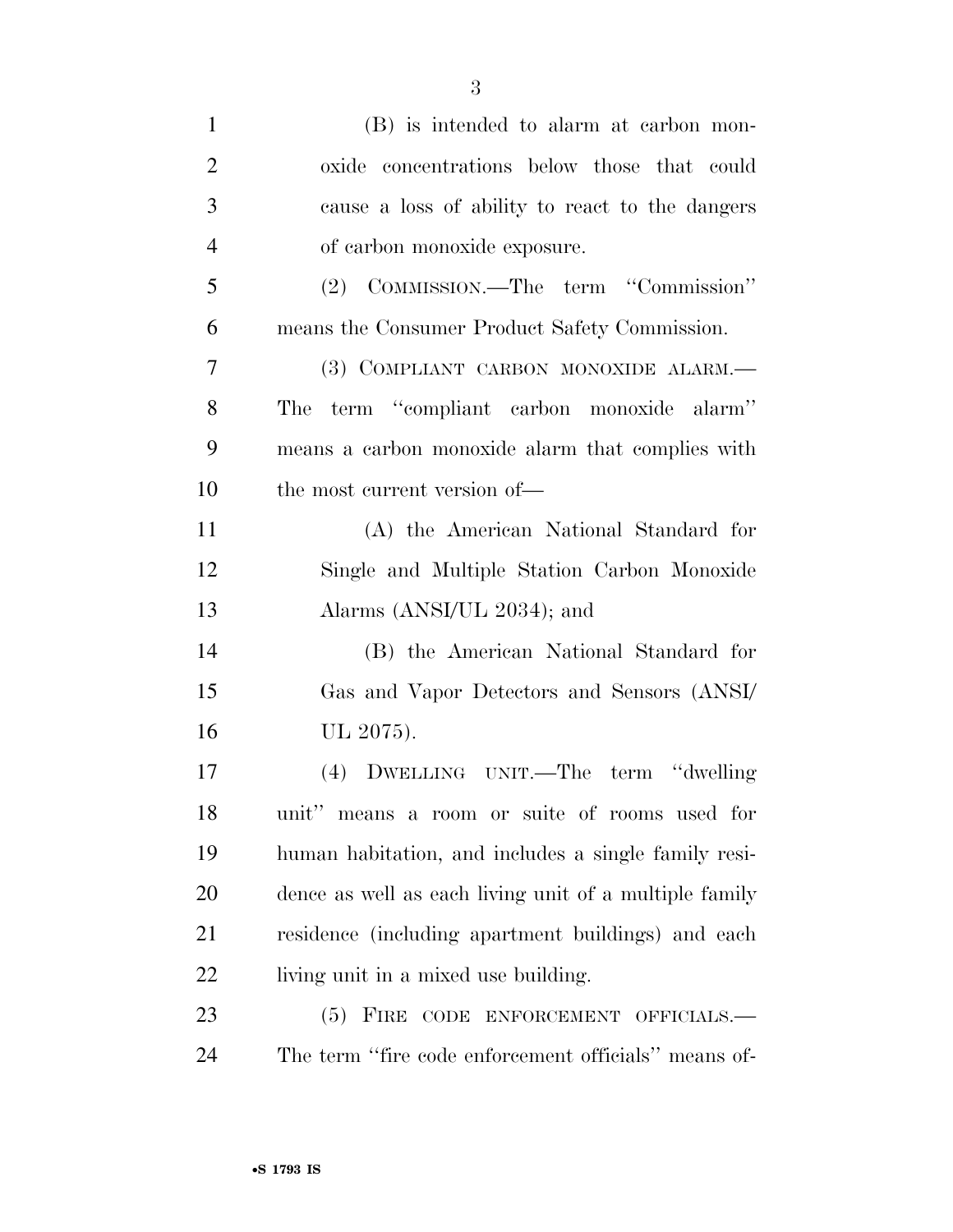| $\mathbf{1}$   | ficials of the fire safety code enforcement agency of        |
|----------------|--------------------------------------------------------------|
| $\overline{2}$ | a State or local government.                                 |
| 3              | $(6)$ NFPA 720.—The term "NFPA 720"                          |
| $\overline{4}$ | means-                                                       |
| 5              | (A) the Standard for the Installation of                     |
| 6              | Carbon Monoxide Detection and Warning                        |
| 7              | Equipment issued by the National Fire Protec-                |
| 8              | tion Association in 2012; and                                |
| 9              | (B) any amended or similar successor                         |
| 10             | standard pertaining to the proper installation of            |
| 11             | carbon monoxide alarms in dwelling units.                    |
| 12             | SEC. 4. GRANT PROGRAM FOR CARBON MONOXIDE POI-               |
| 13             | SONING PREVENTION.                                           |
| 14             | (a) IN GENERAL.—Subject to the availability of ap-           |
| 15             | propriations authorized under subsection (f), the Commis-    |
| 16             | sion shall establish a grant program to provide assistance   |
|                | 17 to eligible States and local governments to carry out the |
|                | 18 carbon monoxide poisoning prevention activities described |
| 19             | in subsection (d).                                           |
| 20             | (b) ELIGIBILITY.—To be eligible for a grant under            |
| 21             | the program, a State or local government shall—              |
| 22             | (1) demonstrate to the satisfaction of the Com-              |
| 23             | mission that the State or local government has               |
| 24             |                                                              |
|                | adopted a statute, or the State or local government          |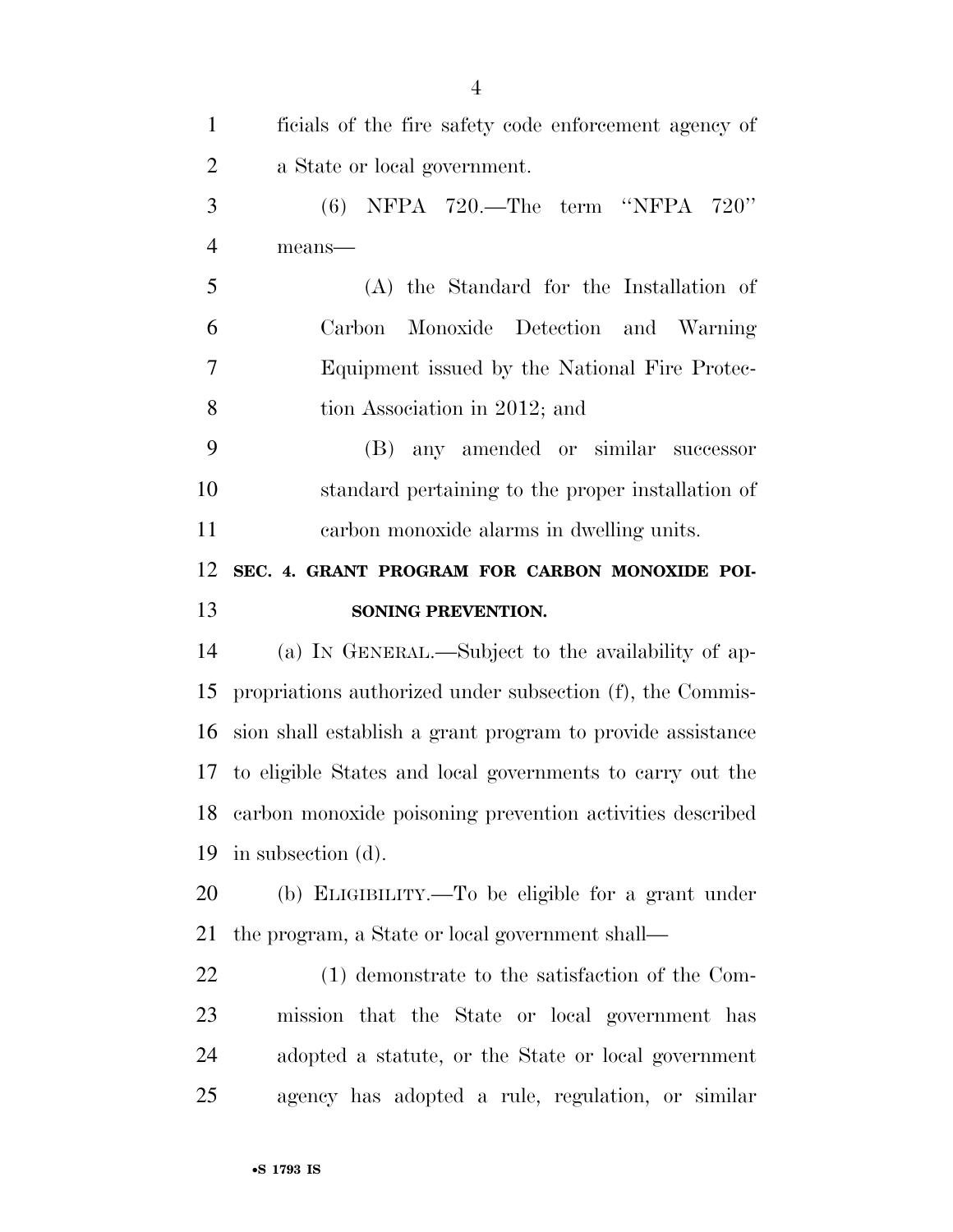| $\mathbf{1}$   | measure with the force and effect of law, requiring        |
|----------------|------------------------------------------------------------|
| $\overline{2}$ | compliant carbon monoxide alarms to be installed in        |
| 3              | dwelling units in accordance with NFPA 720; and            |
| $\overline{4}$ | $(2)$ submit an application to the Commission at           |
| 5              | such time, in such form, and containing such addi-         |
| 6              | tional information as the Commission may require,          |
| 7              | which application may be filed on behalf of the State      |
| 8              | or local government by the fire code enforcement of-       |
| 9              | ficials for such State or local government.                |
| 10             | (c) GRANT AMOUNT; PRIORITY.—The Commission                 |
| 11             | shall determine the amount of the grants awarded under     |
| 12             | this section, and shall give priority to applications from |
| 13             | States or local governments that—                          |
| 14             | (1) prioritize the installation of compliant car-          |
| 15             | bon monoxide alarms in existing dwelling units—            |
| 16             | (A) within which a fuel-burning appliance                  |
| 17             | is installed, including a furnace, boiler, water           |
| 18             | heater, fireplace, or any other apparatus, appli-          |
| 19             | ance, or device that burns fuel; or                        |
| 20             | (B) which has an attached garage;                          |
| 21             | (2) have developed a strategy to protect vulner-           |
| 22             | able populations such as children, the elderly, or         |
| 23             | low-income households; and                                 |
| 24             | (3) demonstrate greater than average losses of             |
| 25             | life from carbon monoxide poisoning in the home.           |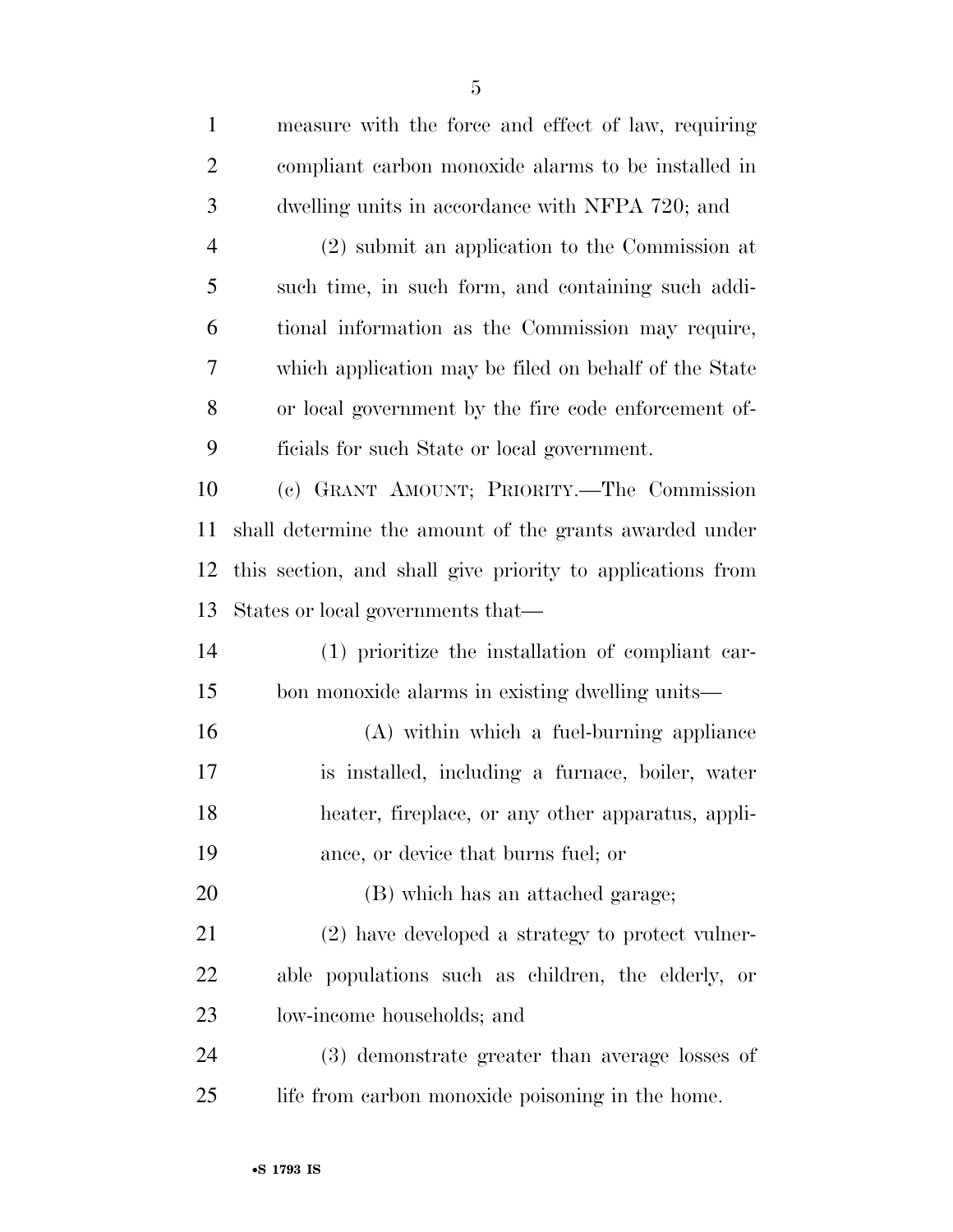(d) USE OF FUNDS.—A State receiving a grant under this section may use grant funds—

 (1) to purchase and install compliant carbon monoxide alarms in the dwelling units of low-income families or elderly persons, facilities that commonly serve children or the elderly, including childcare fa- cilities, public schools, and senior centers, or student dwelling units owned by public universities;

 (2) to train State or local fire code enforcement officials in the proper enforcement of State or local laws concerning compliant carbon monoxide alarms and the installation of such alarms in accordance with NFPA 720;

 (3) for the development and dissemination of training materials, instructors, and any other costs related to the training sessions authorized by this subsection; and

 (4) to educate the public about the risk associ- ated with carbon monoxide as a poison and the im-portance of proper carbon monoxide alarm use.

21 (e) LIMITATION ON USE OF FUNDS.

22 (1) ADMINISTRATIVE COSTS.—Not more than 10 percent of any grant funds received under this section may be used to cover administrative costs